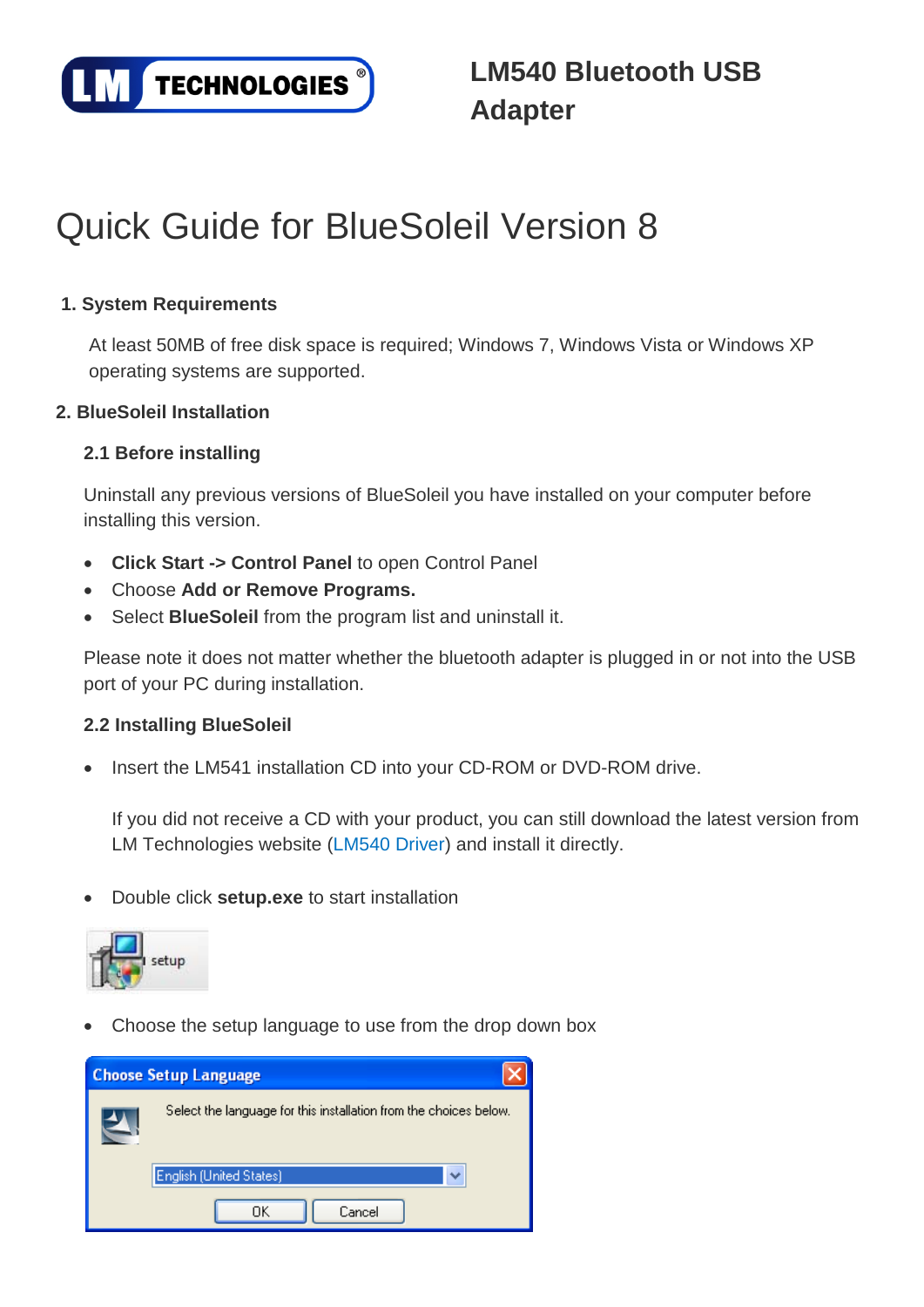• Follow the instructions on the screen

| is BlueSoleil 8.0.338.0 - InstallShield Wizard |                                                                                                             |  |  |  |
|------------------------------------------------|-------------------------------------------------------------------------------------------------------------|--|--|--|
|                                                | Welcome to the InstallShield Wizard for<br><b>BlueSoleil 8.0.338.0</b>                                      |  |  |  |
|                                                | The InstallShield(R) Wizard will install BlueSoleil 8.0.338.0 on<br>your computer. To continue, click Next. |  |  |  |
| <b>BlueS</b> leil                              | WARNING: This program is protected by copyright law and<br>international treaties.                          |  |  |  |
|                                                |                                                                                                             |  |  |  |
| Cancel<br>$<$ Back<br>Next                     |                                                                                                             |  |  |  |

• Restart your computer

Note: if you do not restart your computer after the installation is complete, some functions of the software may not be available or may work abnormally.

| <b>is</b> BlueSoleil 8.0.338.0 Installer Information                                                                                                                           |  |  |
|--------------------------------------------------------------------------------------------------------------------------------------------------------------------------------|--|--|
| You must restart your system for the configuration.<br>changes made to BlueSoleil 8.0.338.0 to take effect.<br>Click Yes to restart now or No if you plan to restart<br>later. |  |  |
| No<br>Yec                                                                                                                                                                      |  |  |

#### **3. Getting Started**

#### **3.1 Plug in LM540**

Plug in LM540 to the USB port of the PC. The license key for BlueSoleil is programmed in LM540 hardware. So when you start the BlueSoleil software, the license key will be automatically detected.

There is one license key corresponding to each Bluetooth Device Address.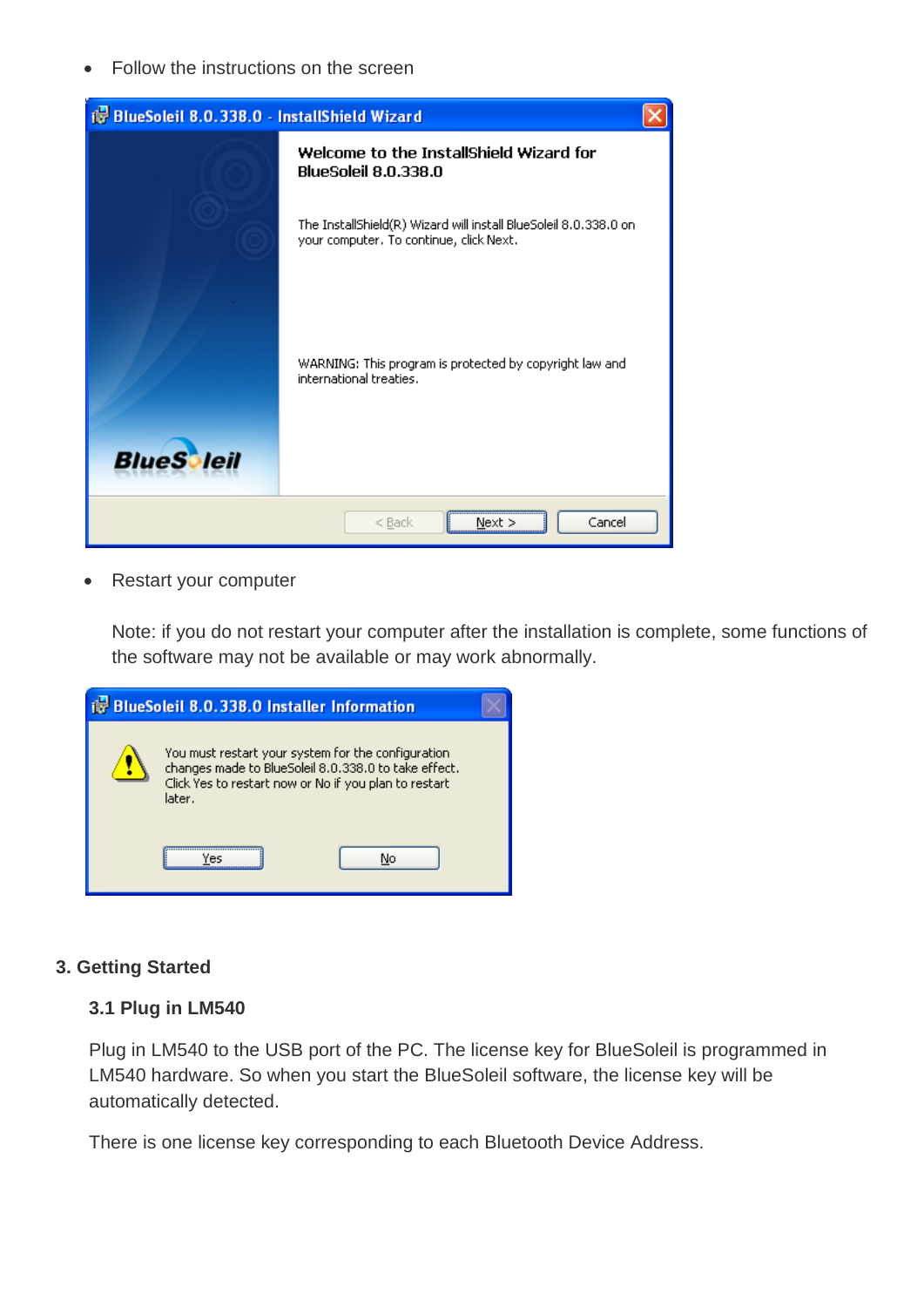## **3.2 Starting BlueSoleil**

When BlueSoleil starts and the LM540 is plugged in the PC, a notification message will appear in the system tray as shown below and the system tray Bluetooth icon will turn to BLUE



Double click "Bluetooth Places" icon on the desktop **8** or right-click the Bluetooth icon in the system tray and select "Explore Bluetooth Places".

#### **3.3 Search remote Bluetooth Devices**

- Make sure the device(s) are set discoverable.
- Double-click Search Devices icon. This will initiate Bluetooth Device Search and then Bluetooth devices will appear in the window.

## **3.4 Search Services**

- Double-click the device icon to enter the device's subfolder.
- Services supported by the device will appear in the window automatically. If not, doubleclick **Search Services** icon to refresh.

## **3.5 Establish a connection**

• Double click a service icon to initiate a connection.

You might be prompted to enter a passkey to authenticate the remote device. Enter the same passkey on both sides, or enter the specific one provided by the remote device manufacturer on your computer side only. On BlueSoleil side, the dialog box as shown in the following picture will pop up to enter a passkey.

| <b>Bluetooth Passkey(Serial Adapter)</b> |                                                                                                                                                                           |                      |
|------------------------------------------|---------------------------------------------------------------------------------------------------------------------------------------------------------------------------|----------------------|
|                                          | A remote device needs a Bluetooth Passkey to create Paired<br>relationship for future connections. Please use the same<br>passkey on this device as on the remote device. | <u>O</u> K<br>Cancel |
| Remote Device:                           | Serial Adapter                                                                                                                                                            |                      |
| Address:                                 | 00:12:6F:03:B6:0F                                                                                                                                                         |                      |
| Passkey:                                 |                                                                                                                                                                           |                      |
| Time Left:                               | 27s                                                                                                                                                                       |                      |

In this case, a connection to a Serial Device is initiated. Once the pairing and connection is successful, the following message will appear in the system tray.